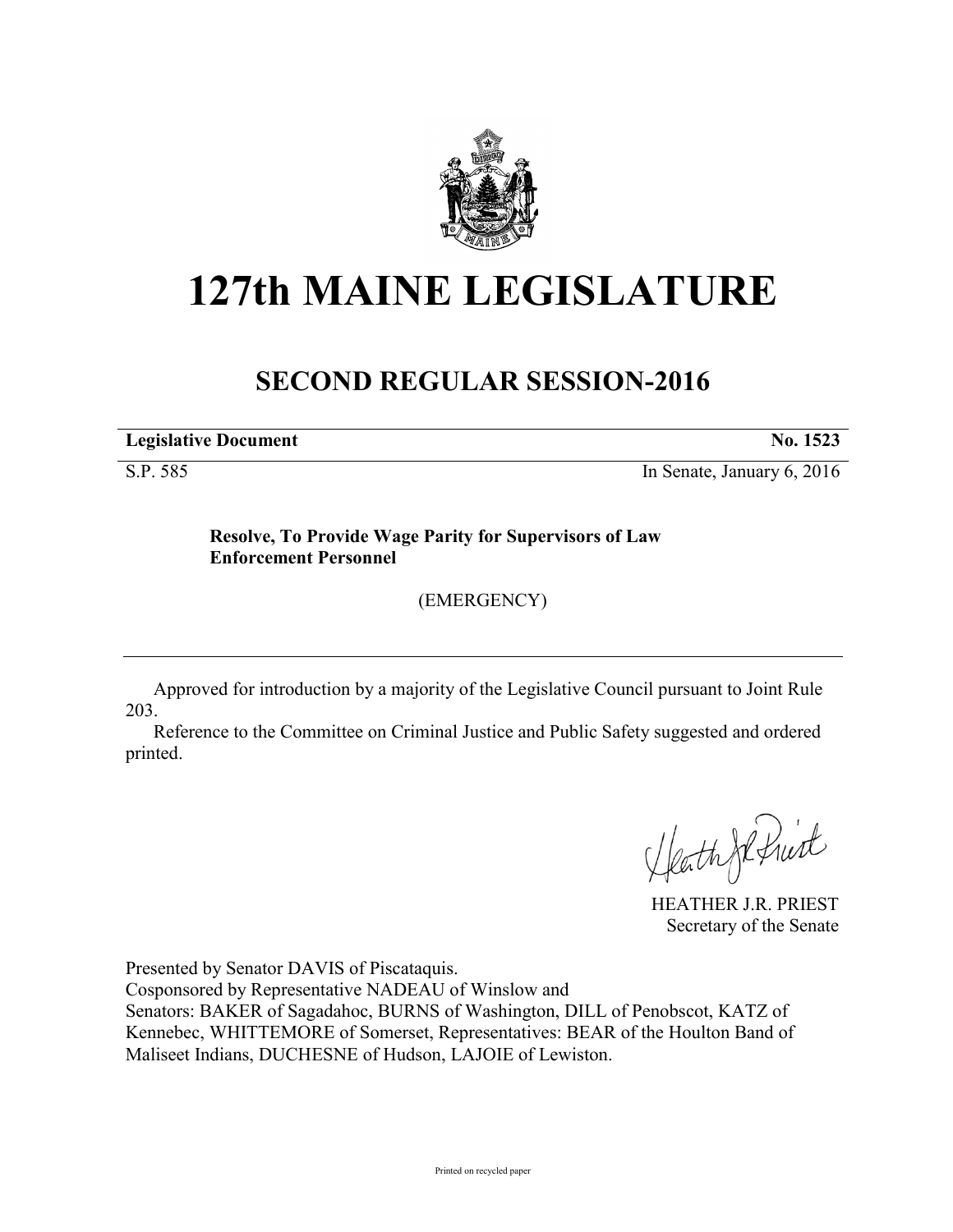- **Emergency preamble. Whereas,** acts and resolves of the Legislature do not become effective until 90 days after adjournment unless enacted as emergencies; and
- **Whereas,** under the current salary schedules, persons who supervise law enforcement officers are not adequately paid for the additional responsibilities and duties arising from their supervisory positions; and
- **Whereas,** this deficiency in compensation has the effect of discouraging law enforcement officers from seeking supervisory positions and makes it harder for law enforcement agencies to recruit qualified candidates to fill those positions; and
- **Whereas,** it is important that this deficiency in compensation be corrected as soon as possible to ensure that law enforcement supervisors are of the best quality; and
- **Whereas,** in the judgment of the Legislature, these facts create an emergency within the meaning of the Constitution of Maine and require the following legislation as immediately necessary for the preservation of the public peace, health and safety; now, therefore, be it
- **Sec. 1. Salary schedule for law enforcement supervisors changed. Resolved:** That the Department of Administrative and Financial Services, Bureau of Human Resources shall amend by August 1, 2016 its rules regarding compensation to ensure that the fixed salary schedule for positions classified as law enforcement supervisors is increased by 5%; and be it further
- **Sec. 2. Appropriations and allocations. Resolved:** That the following appropriations and allocations are made.
- **AGRICULTURE, CONSERVATION AND FORESTRY, DEPARTMENT OF**
- **Division of Forest Protection Z232**
- Initiative: Provides funding to provide a 5% salary increase for positions classified as law enforcement supervisors effective the first pay period of May 2016.

| 26             | <b>GENERAL FUND</b>                                                                                | 2015-16 | 2016-17  |
|----------------|----------------------------------------------------------------------------------------------------|---------|----------|
| 27             | <b>Personal Services</b>                                                                           | \$5,231 | \$31,646 |
| 28             |                                                                                                    |         |          |
| 29             | <b>GENERAL FUND TOTAL</b>                                                                          | \$5,231 | \$31,646 |
| 30<br>31<br>32 | <b>AGRICULTURE, CONSERVATION AND</b><br><b>FORESTRY, DEPARTMENT OF</b><br><b>DEPARTMENT TOTALS</b> | 2015-16 | 2016-17  |
| 33             |                                                                                                    |         |          |
| 34             | <b>GENERAL FUND</b>                                                                                | \$5,231 | \$31,646 |
| 35             |                                                                                                    |         |          |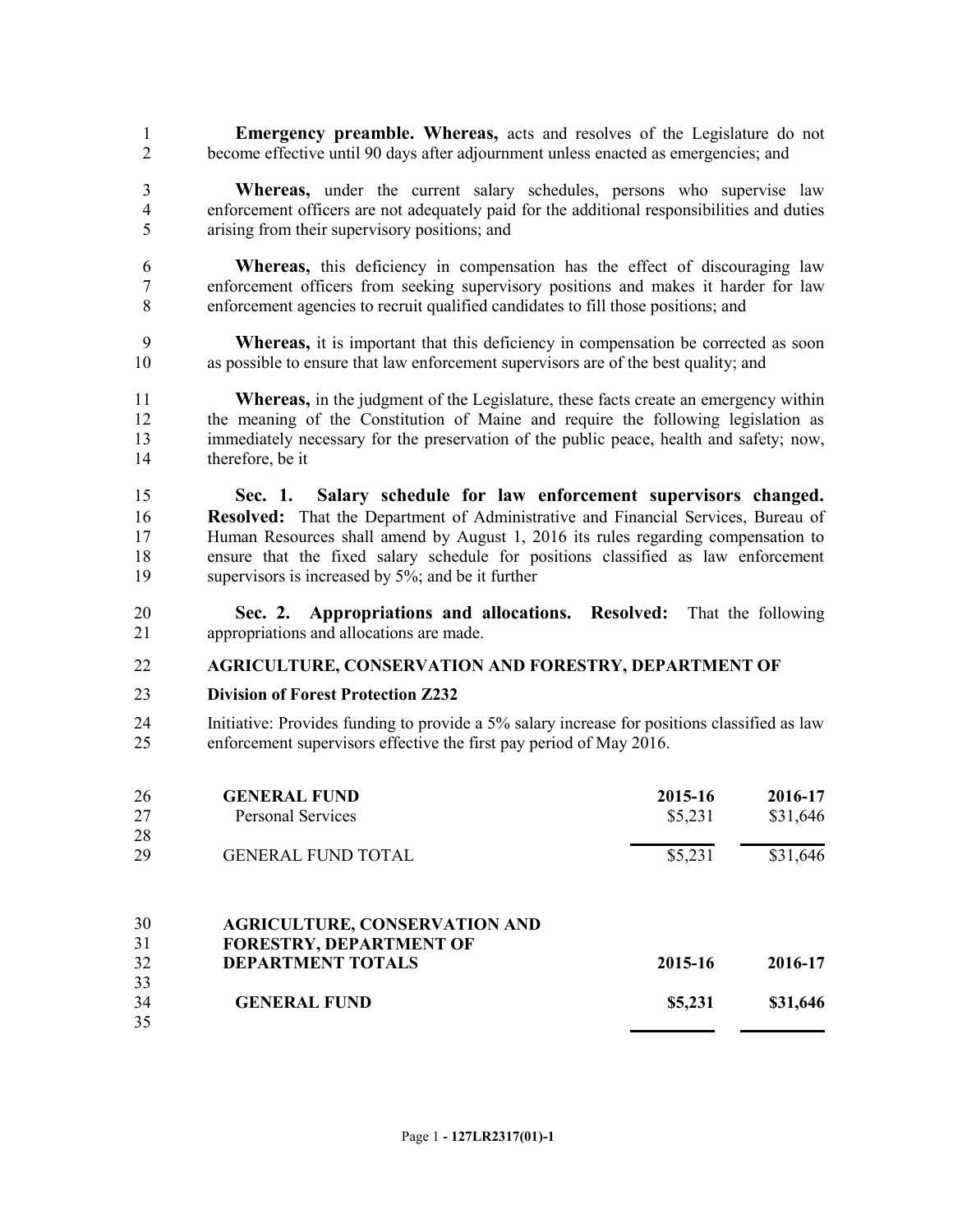#### **DEPARTMENT TOTAL - ALL FUNDS \$5,231 \$31,646**

### **BAXTER STATE PARK AUTHORITY**

### **Baxter State Park Authority 0253**

 Initiative: Provides funding to provide a 5% salary increase for positions classified as law enforcement supervisors effective the first pay period of May 2016.

| 6  | <b>OTHER SPECIAL REVENUE FUNDS</b> | 2015-16 | 2016-17 |
|----|------------------------------------|---------|---------|
|    | <b>Personal Services</b>           | \$1,433 | \$8,668 |
| 8  |                                    |         |         |
|    | OTHER SPECIAL REVENUE FUNDS TOTAL  | \$1,433 | \$8,668 |
|    |                                    |         |         |
| 10 | <b>BAXTER STATE PARK AUTHORITY</b> |         |         |
| 11 | <b>DEPARTMENT TOTALS</b>           | 2015-16 | 2016-17 |
| 12 |                                    |         |         |
| 13 | <b>OTHER SPECIAL REVENUE FUNDS</b> | \$1,433 | \$8,668 |
| 14 |                                    |         |         |

#### **DEPARTMENT TOTAL - ALL FUNDS \$1,433 \$8,668**

### **INLAND FISHERIES AND WILDLIFE, DEPARTMENT OF**

### **Enforcement Operations - Inland Fisheries and Wildlife 0537**

 Initiative: Provides funding to provide a 5% salary increase for positions classified as law enforcement supervisors effective the first pay period of May 2016.

#### **GENERAL FUND 2015-16 2016-17** Personal Services  $$8,598$   $$52,020$ GENERAL FUND TOTAL  $\overline{\text{$8,598$}}$   $\overline{\text{$52,020$}}$

### **Search and Rescue 0538**

 Initiative: Provides funding to provide a 5% salary increase for positions classified as law enforcement supervisors effective the first pay period of May 2016.

#### **GENERAL FUND 2015-16 2016-17**

| $\angle$ / | GENERAL FUND              | <b>2015-10</b> | ZVIO-17 |
|------------|---------------------------|----------------|---------|
| 28         | <b>Personal Services</b>  | \$946          | \$5,722 |
| 29         |                           |                |         |
| 30         | <b>GENERAL FUND TOTAL</b> | \$946          | \$5,722 |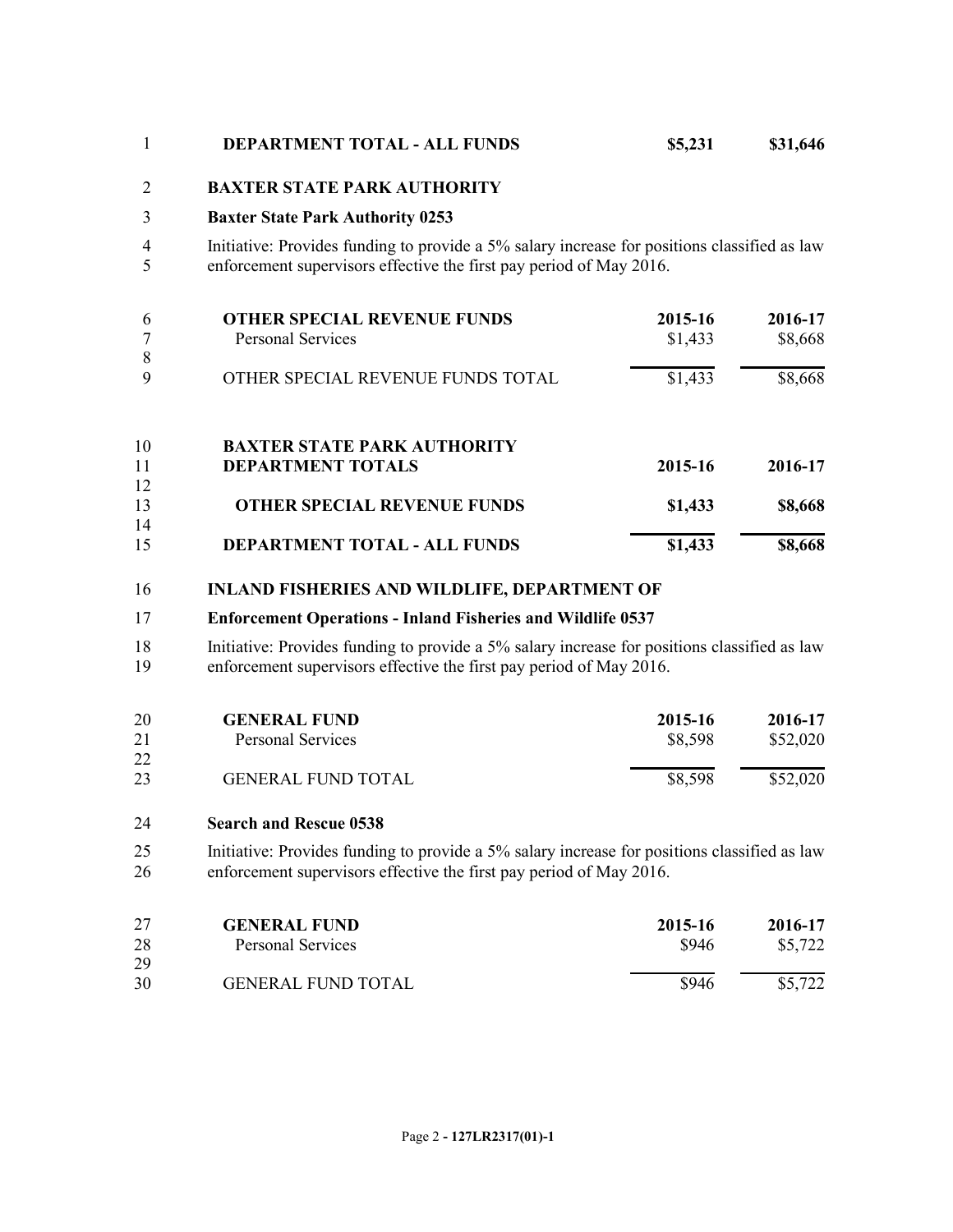|   | <b>INLAND FISHERIES AND WILDLIFE,</b> |         |          |
|---|---------------------------------------|---------|----------|
|   | <b>DEPARTMENT OF</b>                  |         |          |
|   | <b>DEPARTMENT TOTALS</b>              | 2015-16 | 2016-17  |
| 4 |                                       |         |          |
| 5 | <b>GENERAL FUND</b>                   | \$9,544 | \$57,742 |
| 6 |                                       |         |          |
|   | <b>DEPARTMENT TOTAL - ALL FUNDS</b>   | \$9,544 | \$57,742 |

### **MARINE RESOURCES, DEPARTMENT OF**

### **Marine Patrol - Bureau of 0029**

 Initiative: Provides funding to provide a 5% salary increase for positions classified as law 11 enforcement supervisors effective the first pay period of May 2016.

| 12 | <b>GENERAL FUND</b>                    | 2015-16 | 2016-17  |
|----|----------------------------------------|---------|----------|
| 13 | Personal Services                      | \$4,098 | \$24,796 |
| 14 |                                        |         |          |
| 15 | <b>GENERAL FUND TOTAL</b>              | \$4,098 | \$24,796 |
| 16 | <b>MARINE RESOURCES, DEPARTMENT OF</b> |         |          |
| 17 | <b>DEPARTMENT TOTALS</b>               | 2015-16 | 2016-17  |
| 18 |                                        |         |          |
| 19 | <b>GENERAL FUND</b>                    | \$4,098 | \$24,796 |
| 20 |                                        |         |          |
| 21 | DEPARTMENT TOTAL - ALL FUNDS           | \$4,098 | \$24,796 |

### **PUBLIC SAFETY, DEPARTMENT OF**

### **Fire Marshal - Office of 0327**

 Initiative: Provides funding to provide a 5% salary increase for positions classified as law enforcement supervisors effective the first pay period of May 2016.

| 26 | <b>OTHER SPECIAL REVENUE FUNDS</b> | 2015-16 | 2016-17 |
|----|------------------------------------|---------|---------|
| 27 | Personal Services                  | \$1.212 | \$7,331 |
| 28 |                                    |         |         |
| 29 | OTHER SPECIAL REVENUE FUNDS TOTAL  | \$1,212 | \$7,331 |

- **Licensing and Enforcement - Public Safety 0712**
- Initiative: Provides funding to provide a 5% salary increase for positions classified as law enforcement supervisors effective the first pay period of May 2016.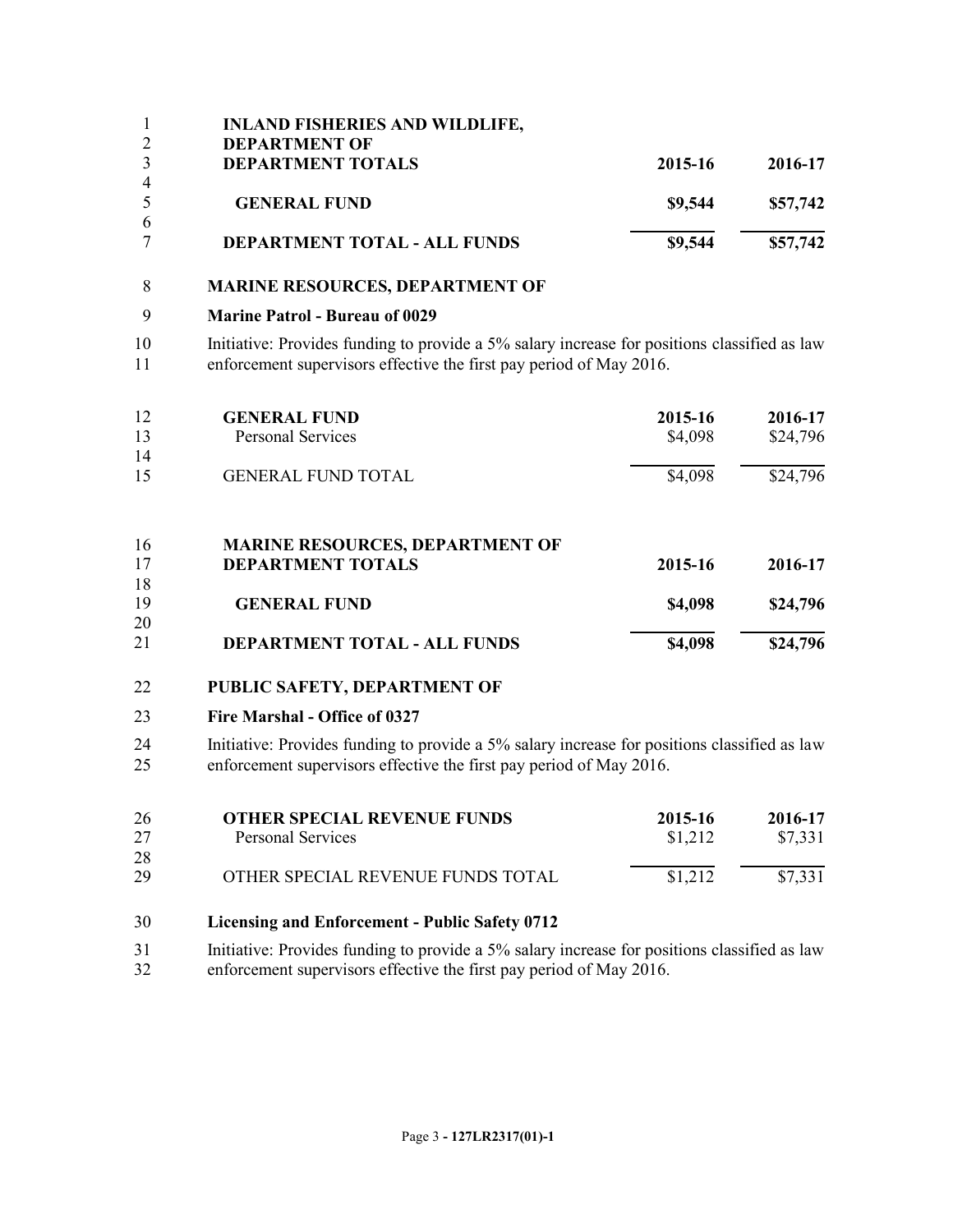|   | <b>OTHER SPECIAL REVENUE FUNDS</b> | 2015-16 | 2016-17 |
|---|------------------------------------|---------|---------|
|   | Personal Services                  | \$366   | \$2.212 |
| 4 | OTHER SPECIAL REVENUE FUNDS TOTAL  | \$366   | \$2,212 |

### **State Police 0291**

 Initiative: Provides funding to provide a 5% salary increase for positions classified as law enforcement supervisors effective the first pay period of May 2016.

| 8<br>9 | <b>GENERAL FUND</b><br><b>Personal Services</b> | 2015-16<br>\$4,804 | 2016-17<br>\$29,064 |
|--------|-------------------------------------------------|--------------------|---------------------|
| 10     |                                                 |                    |                     |
| 11     | <b>GENERAL FUND TOTAL</b>                       | \$4,804            | \$29,064            |
| 12     | <b>HIGHWAY FUND</b>                             | 2015-16            | 2016-17             |
| 13     | <b>Personal Services</b>                        | \$2,587            | \$15,650            |
| 14     |                                                 |                    |                     |
| 15     | HIGHWAY FUND TOTAL                              | \$2,587            | \$15,650            |

### **Traffic Safety 0546**

17 Initiative: Provides funding to provide a 5% salary increase for positions classified as law<br>18 enforcement supervisors effective the first pay period of May 2016. enforcement supervisors effective the first pay period of May 2016.

| 19       | <b>HIGHWAY FUND</b> | 2015-16 | 2016-17 |
|----------|---------------------|---------|---------|
| 20<br>21 | Personal Services   | \$502   | \$3,036 |
| 22       | HIGHWAY FUND TOTAL  | \$502   | \$3,036 |

### **Traffic Safety - Commercial Vehicle Enforcement 0715**

 Initiative: Provides funding to provide a 5% salary increase for positions classified as law enforcement supervisors effective the first pay period of May 2016.

| 26 | <b>HIGHWAY FUND</b> | 2015-16 | 2016-17 |
|----|---------------------|---------|---------|
| 27 | Personal Services   | \$366   | \$2,212 |
| 28 |                     |         |         |
| 29 | HIGHWAY FUND TOTAL  | \$366   | \$2,212 |
|    |                     |         |         |

### **Turnpike Enforcement 0547**

 Initiative: Provides funding to provide a 5% salary increase for positions classified as law enforcement supervisors effective the first pay period of May 2016.